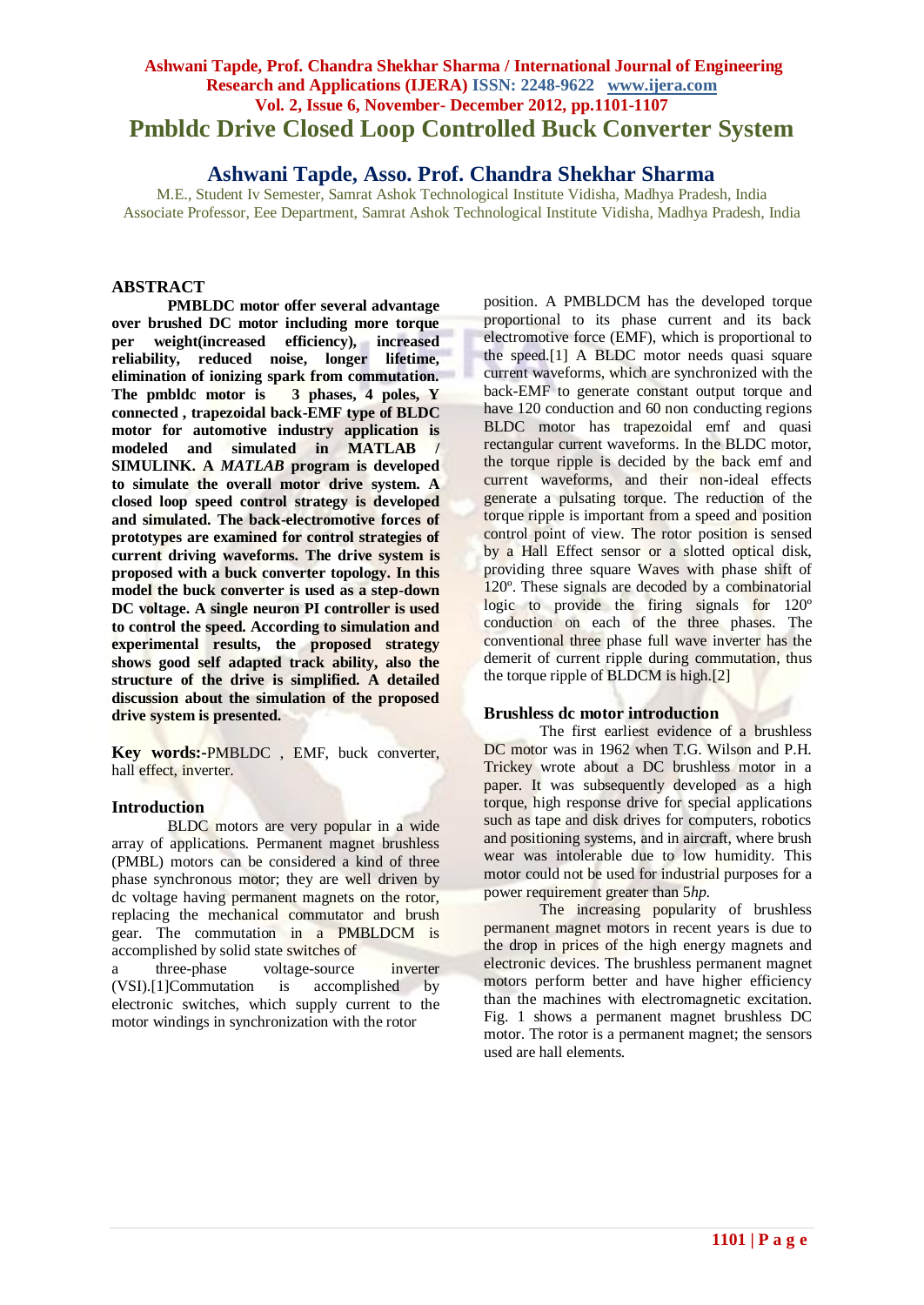

Fig.(1):-block diagram of pmbldc motor closed loop controlled buck converter system.

#### **BUCK (STEP DOWN)CONVERTER**

A step down (BUCK) converter produces a lower average output voltage Eo then the d.c. input voltage E<sub>dc</sub>. By varying the Duty-ratio  $T_{on}$  /  $T_{on}$  of the transistor, the average output voltage can be controlled. The associated voltage and current waveform for the continuous current

flow in the inductor. Transistor  $T1$  is switch on at time t=0. The supply current which rise, flow through the path filter inductor . Filter capacitor and load resistance. Therefore, the inductor stored energy during the *T on* period.

л



Fig(2):- A step down(BUCK) converter.

During the interval when the transistor is on, the diode becomes reverse biased and the input provides energy to the load as well as to the inductor. Now, at instant  $t = T_{on}$ , transistor T1 is switched off . During the interval when the transistor is off, the inductor current flows through L,C load and freewheeling diode Df and hence diode Df conducts. The output voltage fluctuations are very much diminished, using a low pass filter, consisting of an inductor and a capacitor. The corner frequency  $f_c$  of the low pass filter is selected to be much lower than the switching

frequency, thus essentially dominating the switching frequency ripple in the output voltage.[4]

#### **MATLAB SINULATION AND RESULT**

Closed loop system is simulated using Matlab Simulink. The Simulink model of closed loop controlled buck converter inverter fed PMBLDC drive which shown in Fig.3. Here 48V DC is stepped down to 24V DC using a buck converter. The output of buck converter is filtered using pi-filter. The output of the pi-filter is applied to the three phase inverter, the inverter produces three phase voltage required by the PMBLDC motor.[5]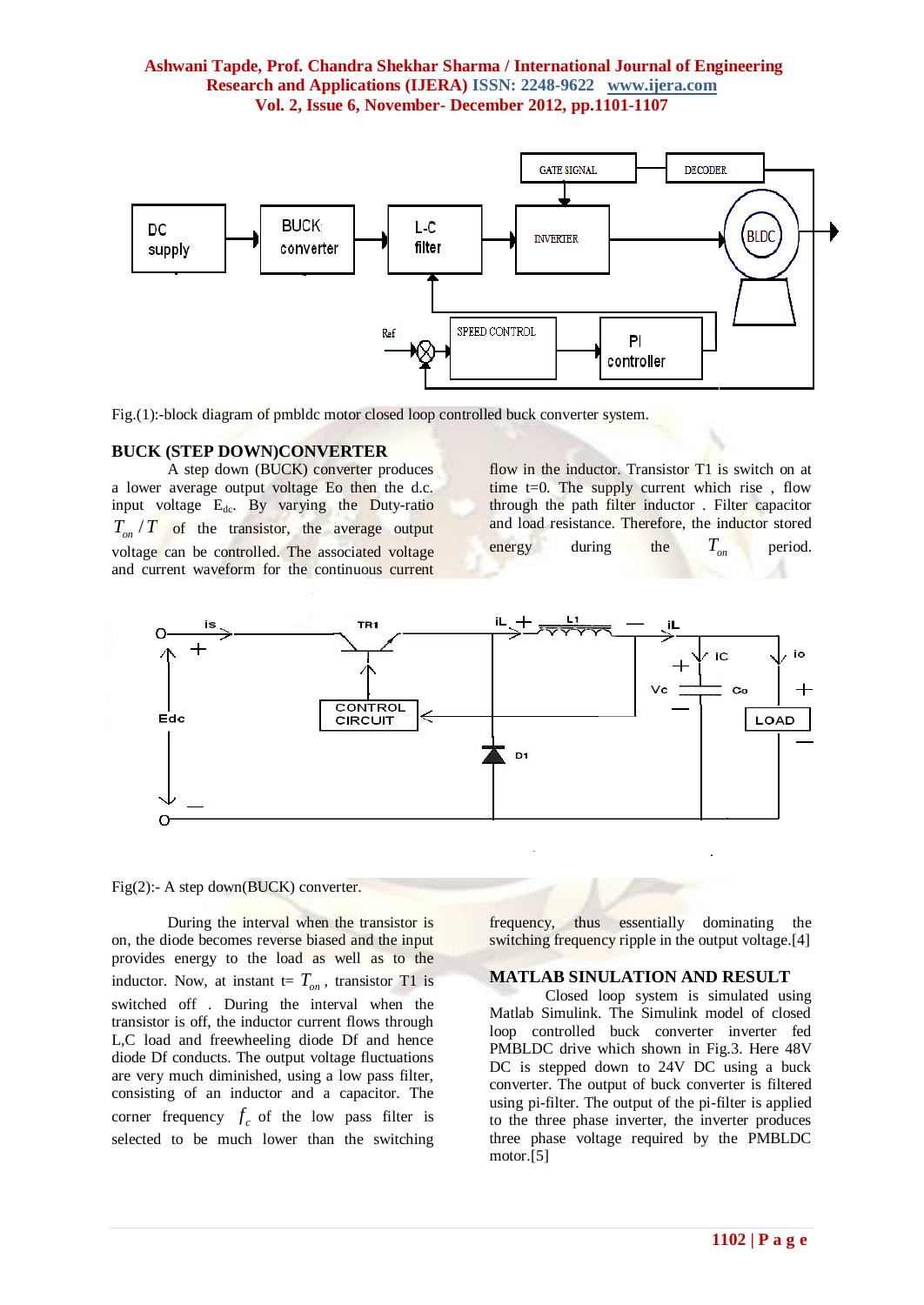| s.no. | Parameter                            | Rating                           |
|-------|--------------------------------------|----------------------------------|
|       | Input voltage                        | 48 V DC                          |
|       | Buck output voltage                  | 24 V DC                          |
|       | Pulse width to Buck MOSFET           | $0.5$ duty cycle $(50\%)$        |
|       | Toff                                 | 50%                              |
|       | Pulse width (33%) to Inverter MOSFET | $120^{\circ}$ mode of operation. |

A decoder is a circuit that changes a code into a set of signals. It is called a decoder because it does the reverse of encoding, but we will begin our study of encoders and decoders with decoders because they are simpler to design. A common type of decoder is the line decoder which takes an n-digit binary number and decodes it into 2n data lines. The simplest is the 1-to-2 line decoder. The truth table is A is the address and D is the data line.

The gate circuit is used to triggering gate pulse for commutation in to the inverter. The above truth table shown the EMFs signal are enter in the gate circuit and the signal are compared to the is throwing to the inverter and inverter is conducting. If the signal is zero the inverter is not conducting and if the signal is one the inverter is conducting.

The comparator circuit is used to controls the pulse width applied signal for conducting the buck MOSFET. In this circuit the two signals are enter. One signal are come for the pi controller and other signal are come for the repeating signal, both the signals are to difference and the signal are gave to the relay. The relay is used as a sensing device and the relay is sense the signal. If the signal is zero the relay is off and if the signal is one the relay is on the mosfet is conduct.



Fig.3:-The Simulink diagram of closed loop controlled buck converter inverter fed PMBLDC drive.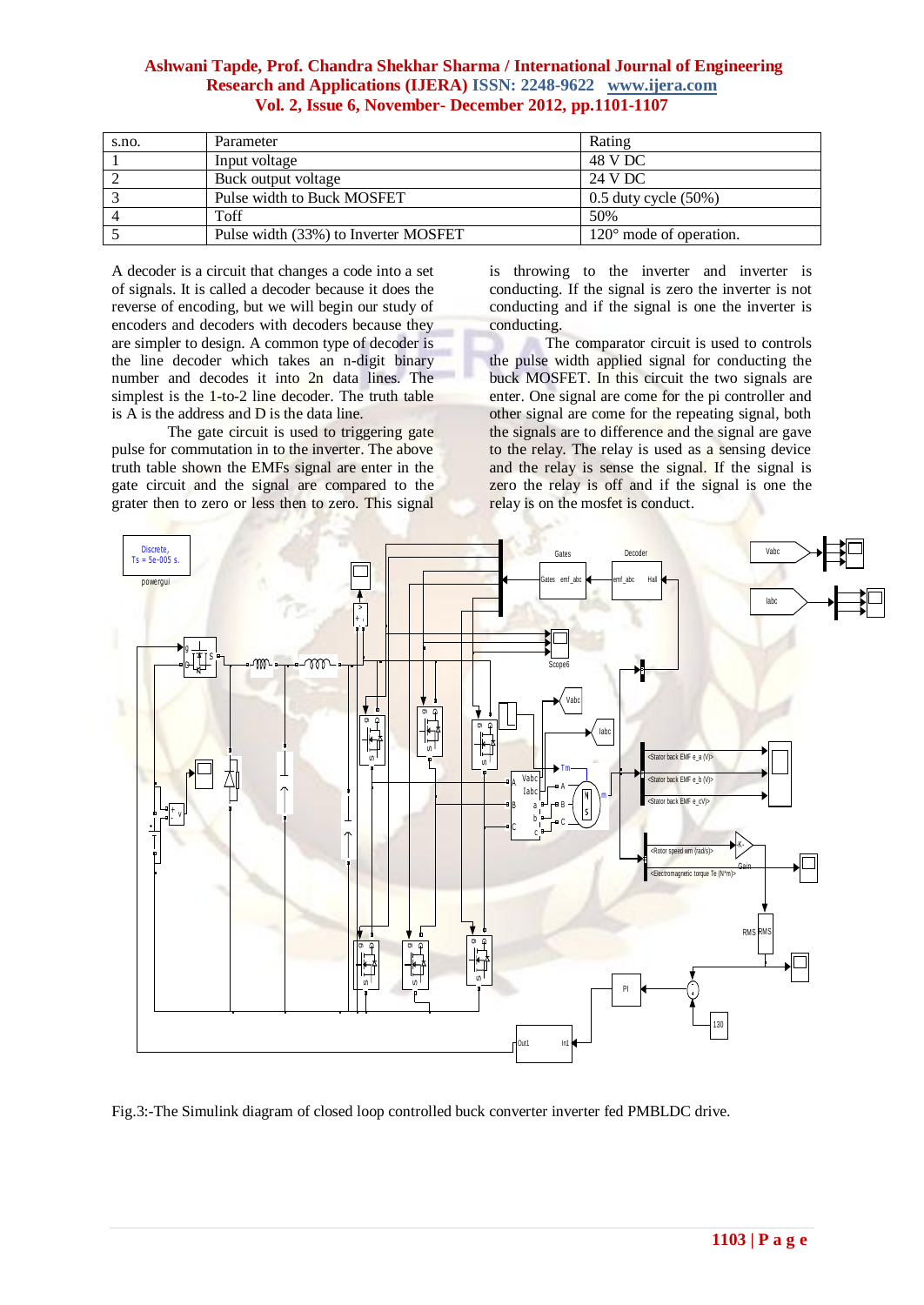| Ha       | Hb       | Hc       | Ha'      | H <sub>b</sub> ' | $-$ , $-$<br>Hc' | $\sim$ $\sim$ $\sim$<br>Ha* | $Hb*$    | $He*$    | $Ha^*$   | $F^{\prime}$ $\rightarrow$ $\rightarrow$ $\rightarrow$<br>$Hb^*$ | $- - -$<br>He <sup>4</sup> | Emf      | Emf      | Emf            |
|----------|----------|----------|----------|------------------|------------------|-----------------------------|----------|----------|----------|------------------------------------------------------------------|----------------------------|----------|----------|----------------|
|          |          |          |          |                  |                  | Hc'                         | Hc'      | Ha'      | Hb       | Hc                                                               | Ha                         | a        | b        | $\mathbf{c}$   |
| 0        | 0        | $\theta$ |          |                  |                  | $\theta$                    | $\Omega$ | 0        | $\Omega$ | $\Omega$                                                         | $\theta$                   | $\Omega$ | $\Omega$ | $\overline{0}$ |
| $\theta$ |          |          |          |                  | $\theta$         | $\theta$                    | $\Omega$ |          | $\theta$ |                                                                  | $\theta$                   | $\Omega$ | - 1      | $+1$           |
| $\theta$ |          | $\Omega$ |          | $\Omega$         |                  | $\theta$                    |          | 0        |          | $\Omega$                                                         | $\theta$                   | - 1      | $+1$     | $\overline{0}$ |
|          |          |          |          | $\Omega$         | $\Omega$         | $\Omega$                    | 0        |          |          | $\Omega$                                                         | $\Omega$                   | - 1      | $\Omega$ | $+1$           |
|          | 0        | $\Omega$ | $\Omega$ |                  |                  |                             | $\Omega$ | 0        | $\Omega$ | $\Omega$                                                         |                            | $+1$     | $\Omega$ | $-1$           |
|          | $\Omega$ |          | 0        |                  | $\theta$         |                             | $\Omega$ | 0        | $\Omega$ |                                                                  | $\Omega$                   | $+1$     | - 1      | $\Omega$       |
|          |          | $\Omega$ | $\theta$ | $\Omega$         |                  | $\theta$                    |          | 0        | $\Omega$ | $\Omega$                                                         |                            | 0        | $+1$     | $-1$           |
|          |          |          | 0        | $\Omega$         | $\Omega$         | $\Omega$                    | $\Omega$ | $\Omega$ | $\Omega$ | $\Omega$                                                         | $\Omega$                   |          | $\Omega$ | $\Omega$       |

#### **Simulation Result**:

The result is show the drive system with the buck converter topology that is reduced the switching losses. The system is work at low voltage that the power losses are low. The switching are through into the inverter at 120 degree mode and the output voltage of the inverter is displayed by 120 degree each other. Same the output current of the inverter is very 0.5 to -0.5. The output of the rotor speed is 1360 rpm or 160red/sec. the electromagnetic torque is 1.2 N-m.



Fig4:-The triggering pulse.



Fig5:-phase voltage of inverter.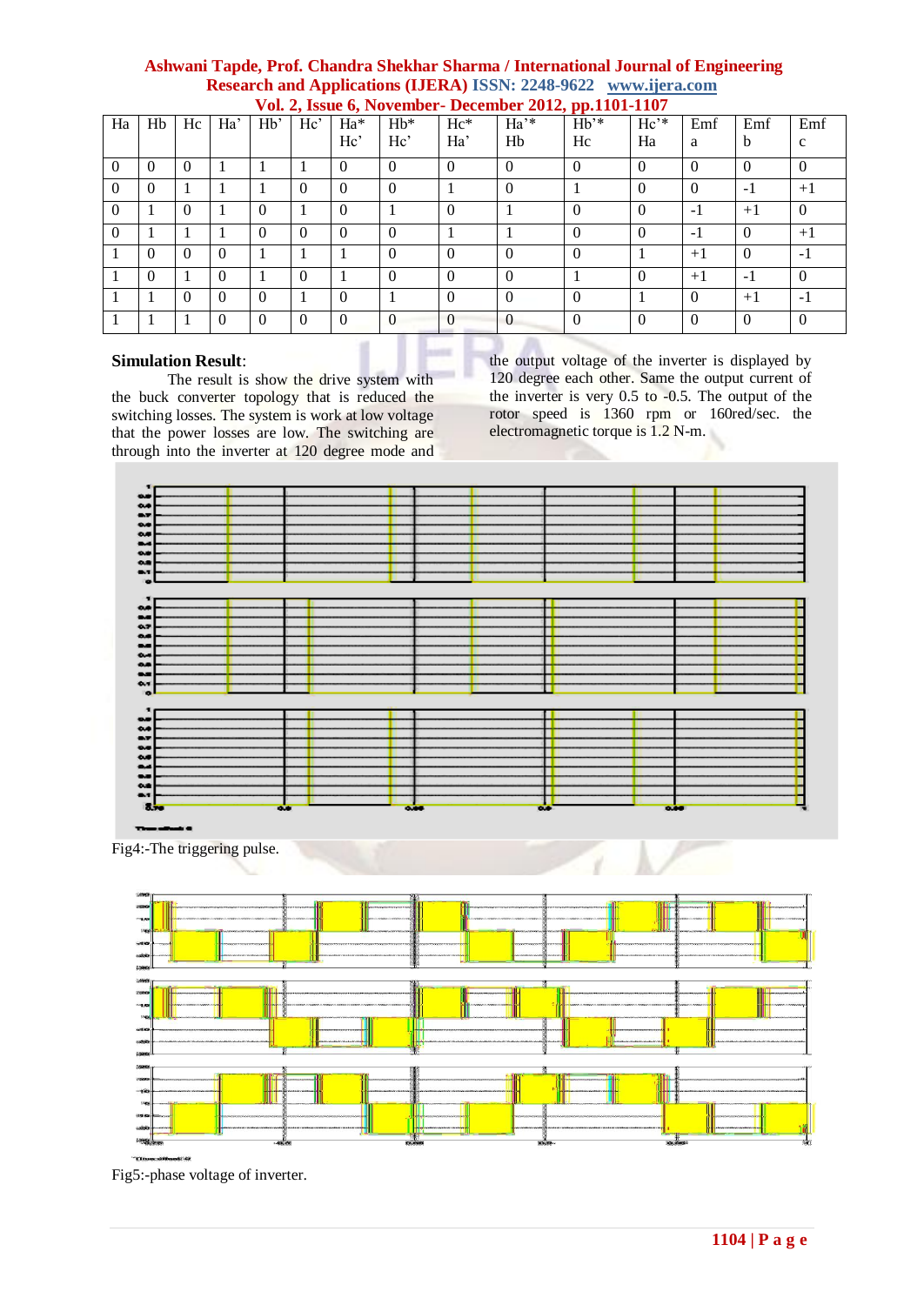

Fig:-8:-Back EMF waveform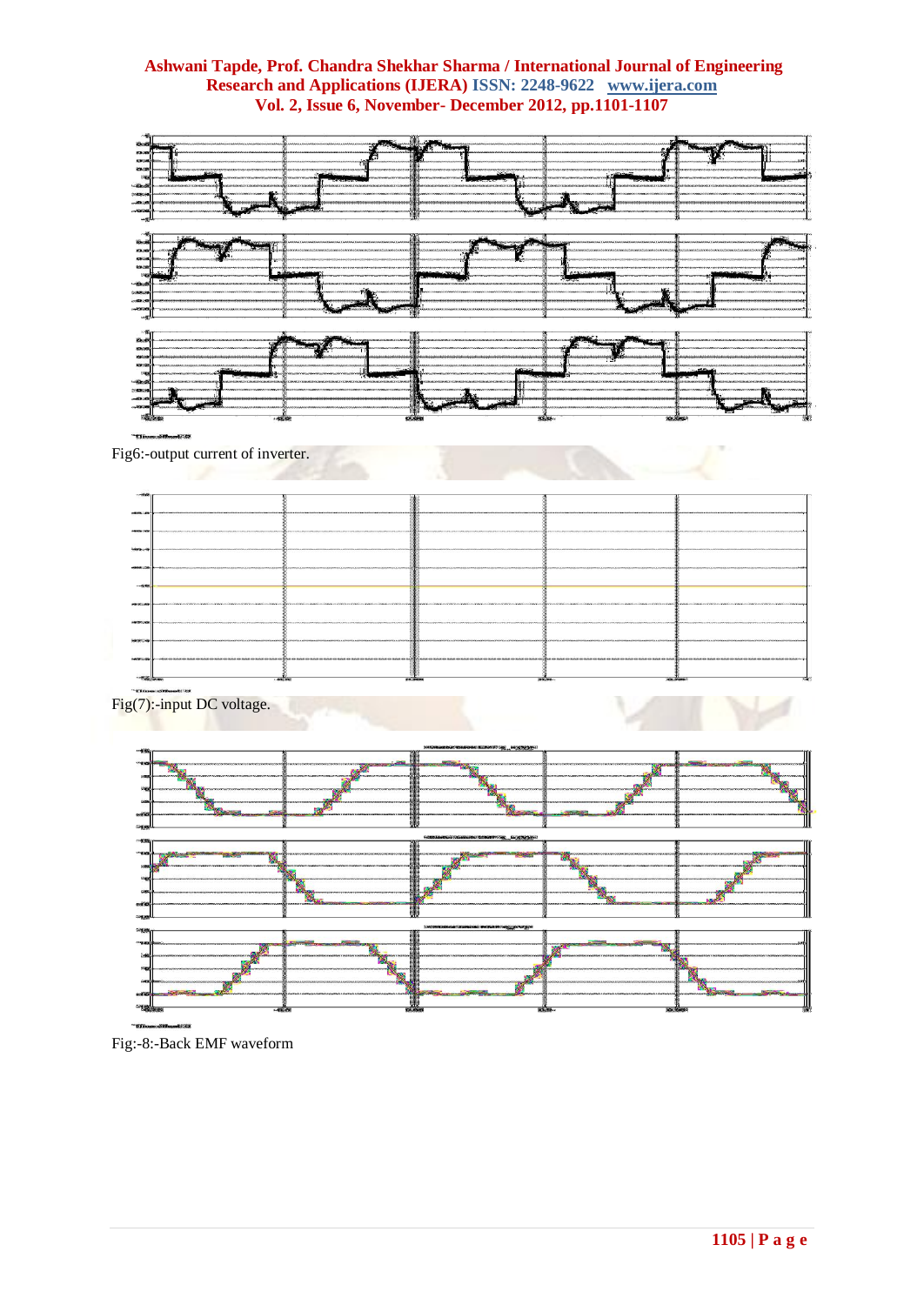

Fig:-9:-Electromagnetic torque waveform.





Fig(11):-output of the buck converter

### **CONCLUSION**

In this dissertation I had presented the modeling, simulation and analysis of a Closed Loop Controlled Buck Converter Fed Pmbldc Drive System. Buck converter is proposed to reduce the input voltage to the required value. Pifilter is proposed at the output of the buck converter to reduce the ripple. We can adjust its speed in the between the range 0 to 2500 rpm according to our application requirement. We can apply a maximum torque load of 1.2 N-m to this drive. The stator current and the motor back EMFs are discussed under rated condition. All switches work under soft-switching condition, so their power losses are small. Torque ripple of motor is reduced significantly. The back EMF is a result of the movement of the PM rotor, thereby, dependent on rotor position and proportional to rotor velocity. The machine voltage and current waveforms reflect the rotor-position dependence of the inductance and back EMF. Therefore, the voltage and current waveforms can be analyzed to extract the back